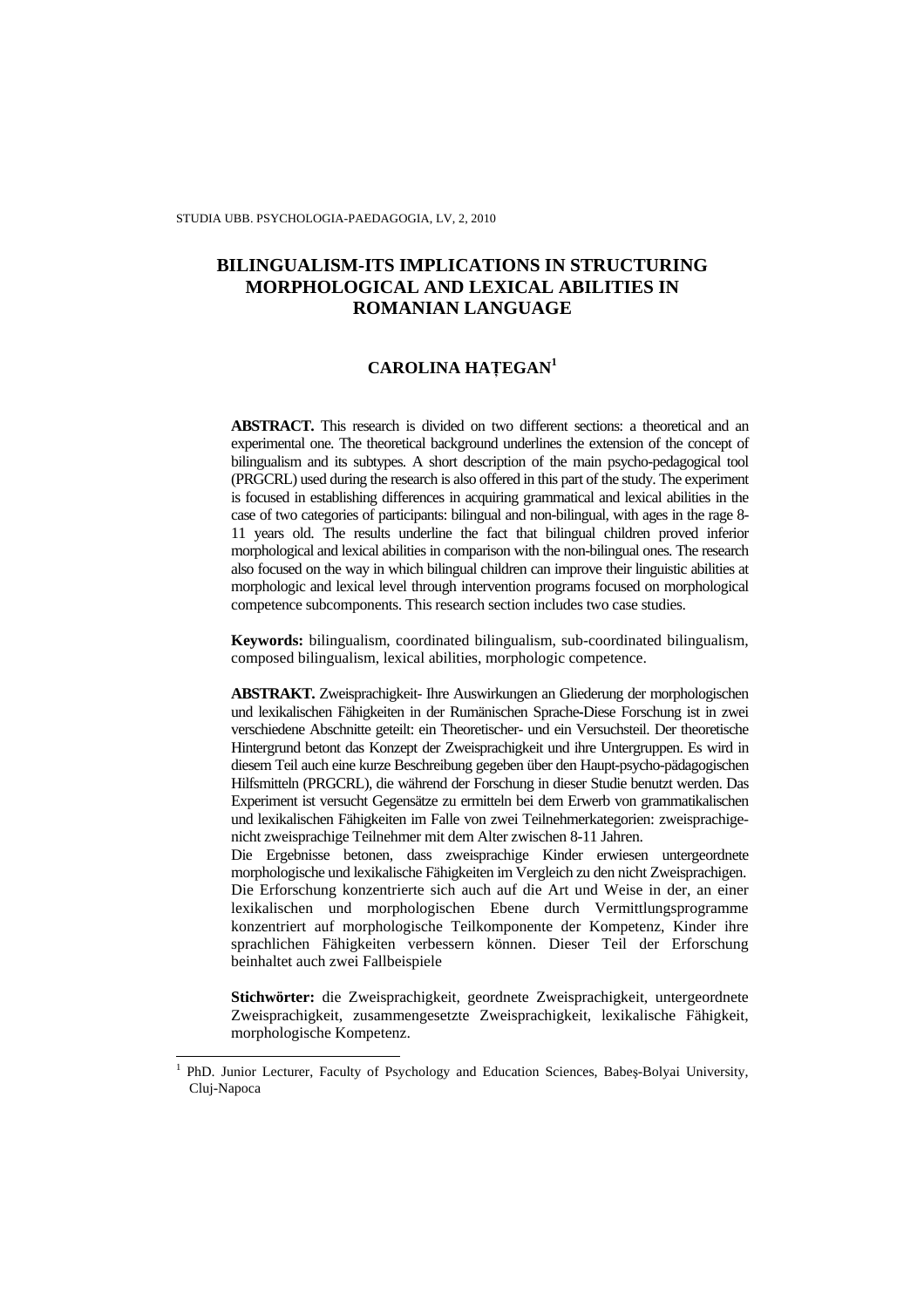# **1. Bilingualism**

## *1.1 Bilingualism-concept description*

Bilingualism, for hearing persons, implies learning simultaneously two distinct linguistic codes, two distinct languages. This can be defined as two languages practice, definition from which derives the "bilingual acquisition" concept. This concept refers to child`s exposure to two distinct language, simultaneously and regular, after he was born and in his first year of life (De Houver, 1990, 1995; Lanza, 1997; Quay, 2000 apud Attariba; Heredia, 2008).

Bilingualism, for hearing impaired persons means the consequence of introducing sign language in children`s education (Anca, 2000; Virole, 2004). This method is very common in the case of the hearing impaired child, it referring to the presence of two significant persons for the child and for his communication abilities development, one person using constantly in communication only the oral code and the other, the sign language code.

#### *1.2. Types of bilingualism*

Weinreich (1968 apud Susanne; Deuchar, 2001) has described the fallowing two distinct types of bilingualism: coordinated bilingualism and composed

In the context of the coordinated bilingualism the two linguistic codes are acquired in distinct communication contexts. Thus, linguistic labels for a certain object are separately, distinctively stored, each of them keeping their own meaning. In these circumstances, languages present themselves as independent entities.

In the case of composed bilingualism languages are interrelated, the bilingual person proving one set of significances to which two distinct linguistic codes are connected. Having into consideration this dichotomist perspective it can be underlined the necessity of the third distinct bilingual category, the category entitled subcoordinated bilingualism. In this situation is put the bilingual person who transfer significance to a word from his first language, to a word from his second language. Thus, sub-coordinated bilingualism implies the presence of a single set of significances properly acquired within the first language to which another linguistic label in another language is attached.

The features of those three types of bilingualism are to be illustrated in the following table (the example emphasize an English-French bilingualism).

Types of bilingualism

# **Tabel 1.**

| <b>Types</b><br>bilingualism/Manif Bilingualism<br>estation level | of Coordinated |        | Composed Bilingualism Sub-coordinated | <b>Bilingualism</b> |
|-------------------------------------------------------------------|----------------|--------|---------------------------------------|---------------------|
| Conceptual level                                                  | book           | livre  | book=livre                            | book                |
| Intermediate level                                                |                |        |                                       | /buk/               |
| Lexical level                                                     | /buk/          | /livr/ | /livr/<br>/buk/                       | /livr/              |

14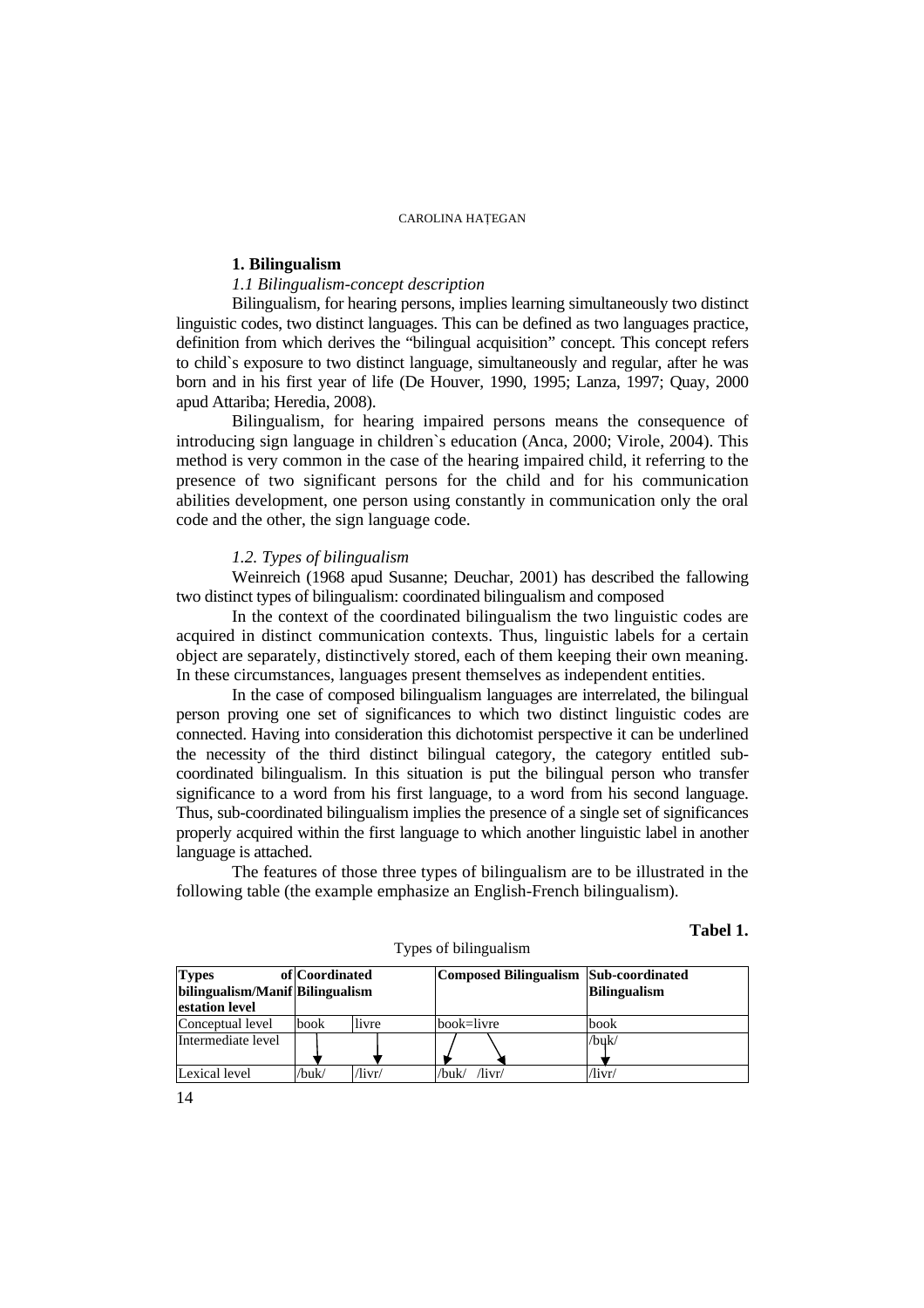# **2. Probe for assessing the receptive abilities of morphologic categories in Romanian language- construction principles (PRGCRL)**

Through the curricular analyses performed in the previous stage, and through the theoretical approach of the issues pertaining to the language and communication from a psycho-pedagogic, psycholinguistic and linguistic perspective (Neamțu, 2008, 2009; Bishop, 2003; Bachman, 1990) we created a probe for assessing the receptive abilities of morphologic categories in the Romanian language this chapter describes the probe elaborated for the conducting of the research base don the following coordinates:

- $\triangleright$  the presentation form ;
- $\triangleright$  the structuring of the material;
- > grammatical content;
- $\triangleright$  lexical content:
- $\blacktriangleright$  the target group.

## *2.1 The presentation form*

In order to evaluate the capacity of comprehension of linguistic structures which display a lexical and grammatical content, image representations corresponding to these structures have been used. The subject's task is to identify the image representation corresponding to the given linguistic structure. The subject's answer has to be selected out of four possible image variants.

## *2.2 Structuring the material*

The probe is made up of 92 items, through which twenty morphological aspects are evaluated, which are relevant for the issue of morphologic competence in the Romanian language. The sentences on which the imagistic material is based represent the items of the probe. These were elaborated according to the following criteria :

- $\triangleright$  length;
- $\triangleright$  complexity degree;
- $\triangleright$  phonemic composition;
- $\triangleright$  syllabic composition of the words in the sentence;
- $\triangleright$  the usage frequency of the words;
- $\triangleright$  adquetion of the lexical content used to the age and development peculiarities.

## *2.3. Grammatical content*

The morphological aspects approached are grouped in twenty blocks of variables, which in their turn, are separated in two categories: flectional morphemes and derivational morphemes. The composition of the two categories is unbalanced due to the particularity of the Romanian language. Thus, the flectional morphemes category comprises the following morphologic aspects:

- article morphemes;
- number morphemes;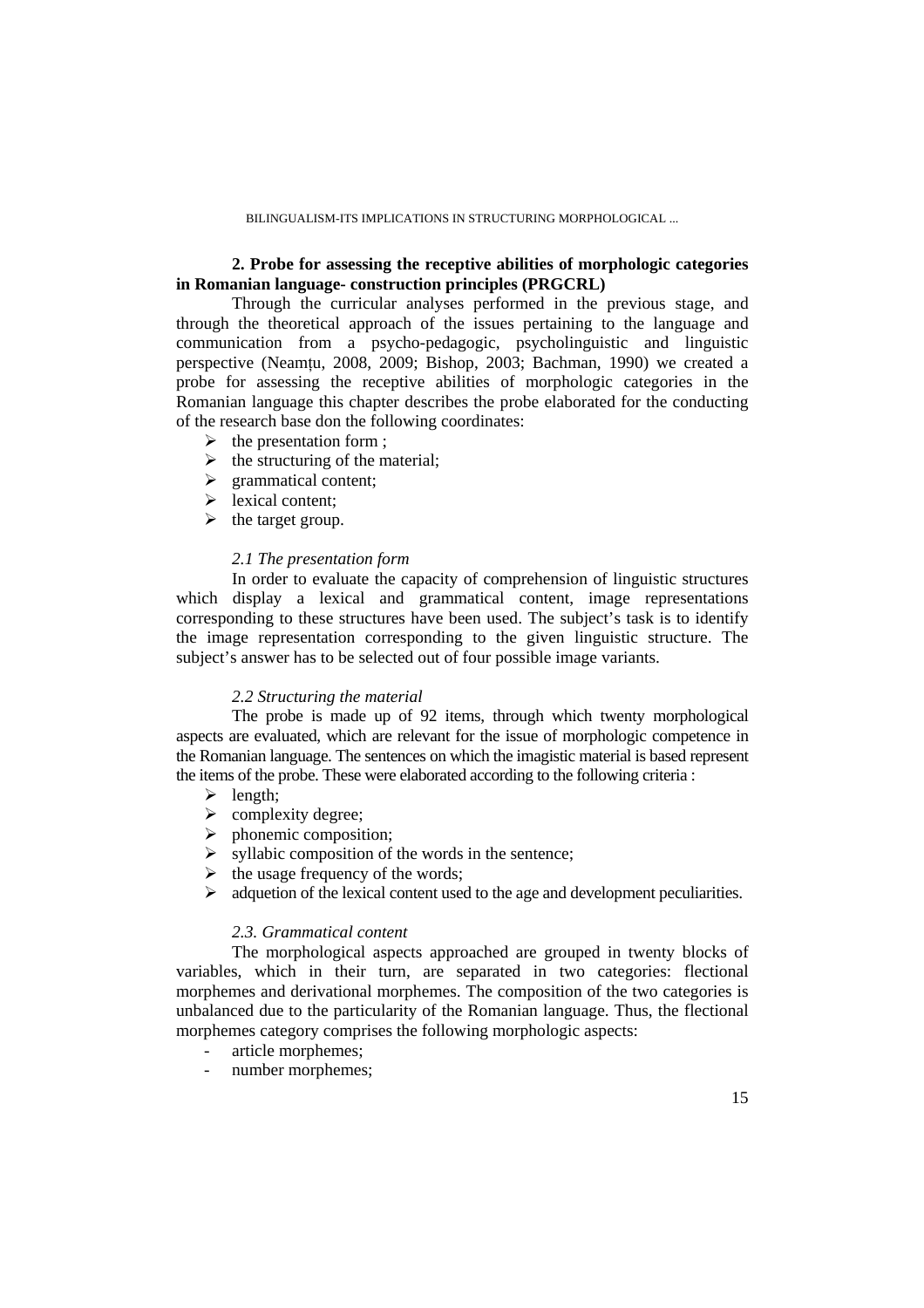- gender;
- diathesis morphemes;
- time morphemes;
- mode:
- pronoun number/ gender morphemes;
- gender/ number morphemes with the adjective;
- comparison degree morphemes with the adjective;
- adverb/ adverbial phrases;
- comparison degree morphemes with the adverb;
- simple prepositions;
- compound prepositions;
- coordinating conjunctions;
- subordinating conjunctions /relative pronouns;
- cardinal numeral:
- ordinal numeral:
- suprasegmental phonemes;
- morphemes through which the animate/inanimate contents are rendered.

The category of derivative morphemes is represented by a single block of variables, namely that of prefix- derived words.

## *2.4 Lexical content and target group*

The probe aims at children aged between 6-11 years, both valid children and children with disabilities, the linguistic material and the morphologic sample being selected according to the development characteristics of children having the previously mentioned age ( the most frequent are the concrete lexical contents expressed through nouns- 90, also, the verb category is well represented by approximately 50 verbs. There were also used approximately 30 adjectives, 15 adverbs, 10 numerals, 12 pronominal forms, 10 prepositions and 5 conjunctions). The most frequently used words are: "mother", "father", "girl", "boy" and "to be".

The probe can be also used with the help of a computerized interface, which simplifies the data recording procedure.

For the elaboration of this assessment tool, two instruments were considered, instruments which investigate the same dimension of the language, namely the morphologic dimension: the TROG test (**Test for Reception of Grammar**) (Bishop; Bright; James; Bishop; Van Der Lely, 2000; Bishop, 2003) and ECOSSE (**experimental program for the investigation of oral and written comprehension)**  (Lecocq; Leuwers; Casalis; Watteau,1996).

## **3. Experimental design**

*3.1 Research objectives* 

1. Establishing the way bilingualism interfere with morphological language structuring in Romanian Language.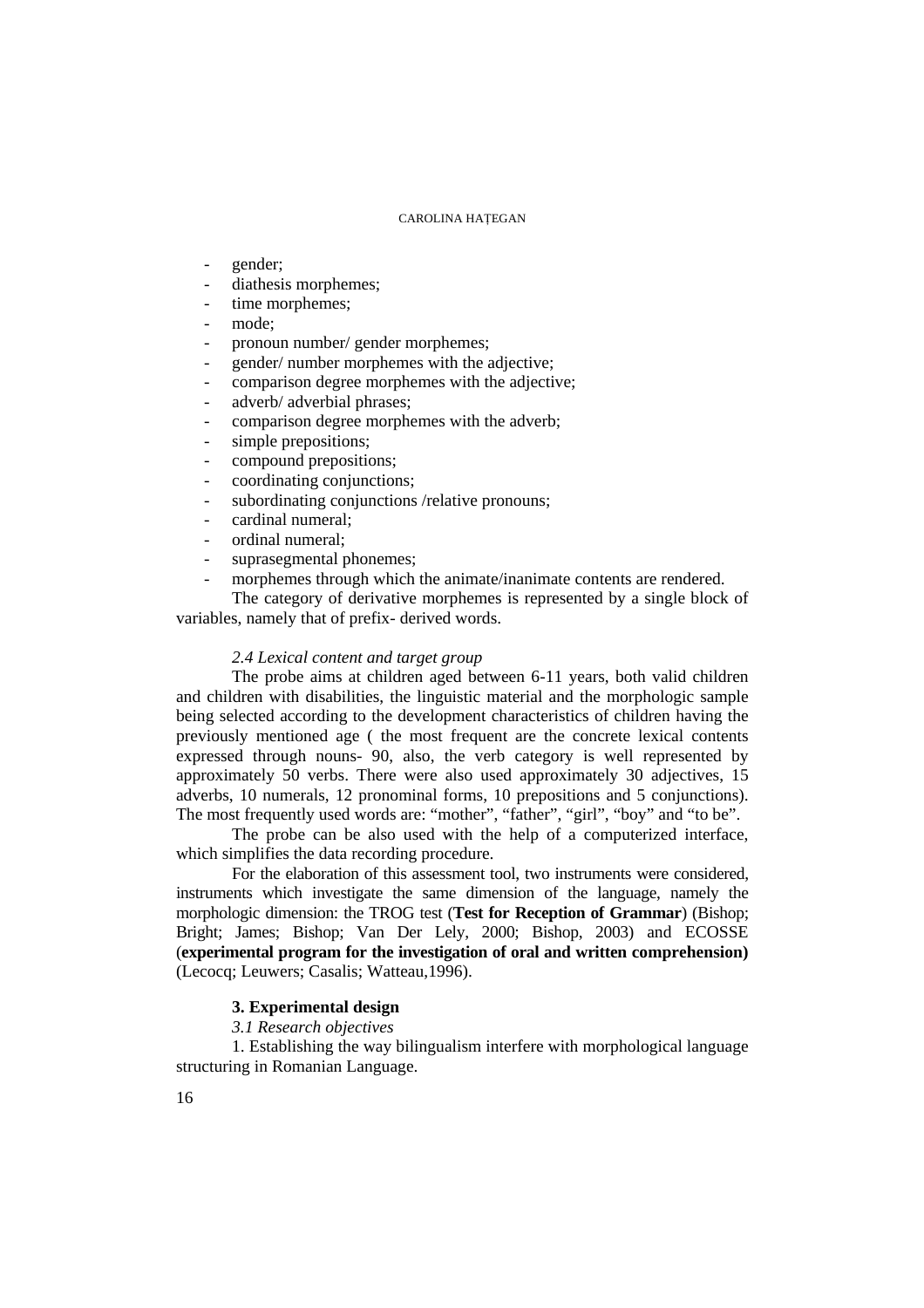2. Establishing the way bilingualism interfere with lexical language structuring in Romanian Language.

3. Stimulating language development within the bilingual context by elaborating and implementing intervention programs regarding morphologic competence development in Romanian Language.

#### *3.2 Research Hypothesis*

1. learning to languages in the same time can negatively interfere with developing morphologic competence in Romanian language;

2. learning to languages in the same time can negatively interfere with developing lexical competence in Romanian language;

3. elaborating and implementing intervention programs for developing morphologic competence throughout its components (article- noun; gender/numbernoun; person/number-verb; time-verb; mode-verb; diathesis-verb; homographs) can improve both morphologic and lexical abilities in Romanian language

## *3.3 Participants in the research*

Within this research were included 63 bilingual participants and 141 nonbilingual participants. Hearing impaired children, these using sign language for communication were placed in the category of bilingual persons, based on the theory elaborated by a series of researchers in the field, among these we can mention: Tucker and Powell, (1993); Anca, (2000); Virole, (2001, 2004, 2006). In the case of the hearing impaired children the acquisition of the two linguistic codes could be put in evidence from early developmental stages, aspect that underlines the fact that these participants in the research are to be considered as part of the category of coordinating bilingual persons and not composed bilingual persons.

The distribution of the participants in the research according to their second language is illustrated in table no. 1.

# **Tabel 2.**

|       |                                              | Frequency | Percent | Valid Percent | Cumulative Percent |
|-------|----------------------------------------------|-----------|---------|---------------|--------------------|
| Valid | participants using only<br>Romanian Language | 141       | 69.1    | 69.1          | 69.1               |
|       | Roma Language                                | 39        | 19.1    | 19.1          | 88.2               |
|       | Spanish Language                             | 3         | 1.5     | 1.5           | 89.7               |
|       | Hungarian Language                           | 13        | 6.4     | 6.4           | 96.1               |
|       | French Language                              |           | .5      | .5            | 96.6               |
|       | Sign Language                                | 7         | 3.4     | 3.4           | 100.0              |
|       | Total                                        | 204       | 100.0   | 100.0         |                    |

Bilingualism- underlining the second language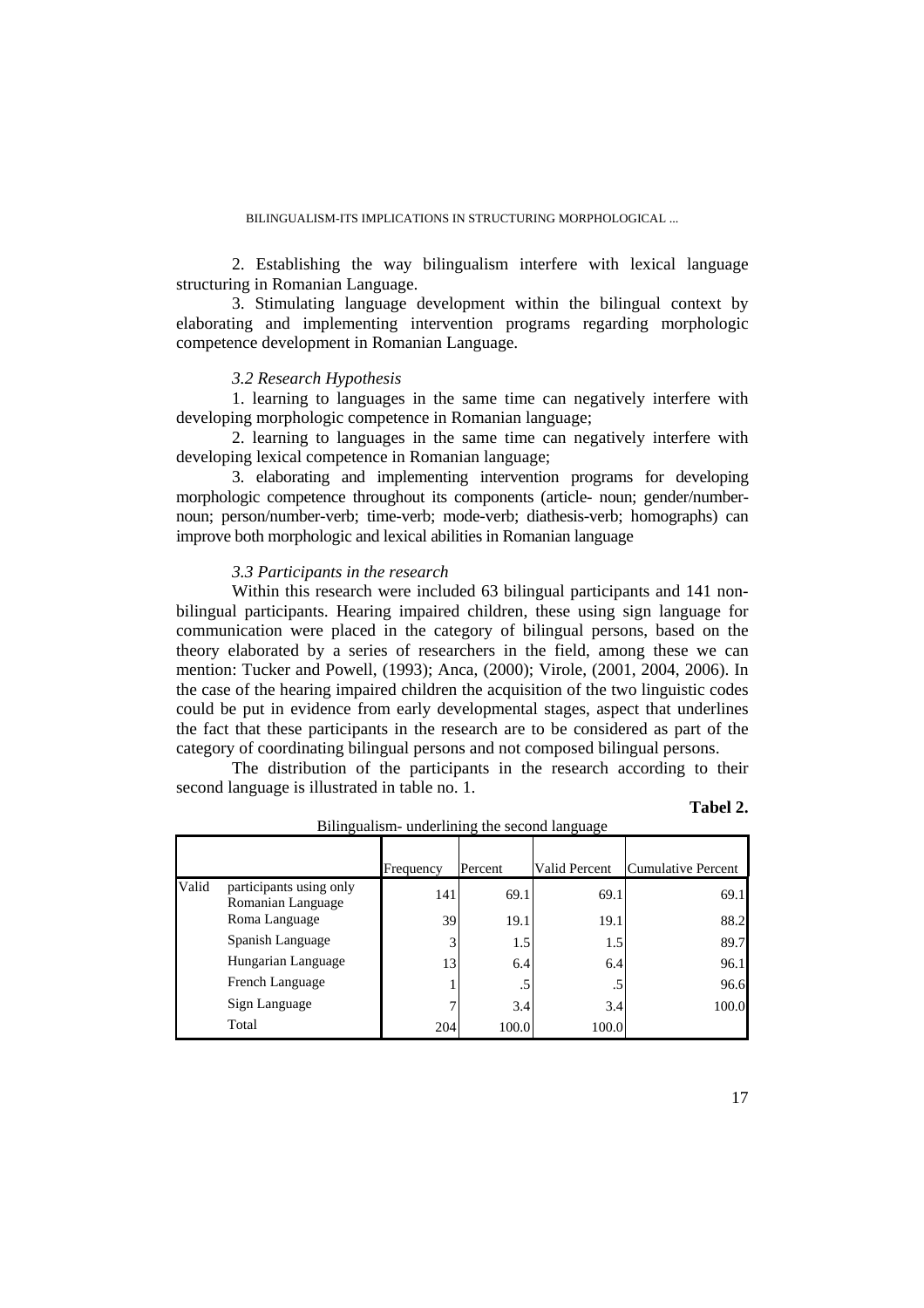## *3.4 Tools used during the research*

During this research were used the fallowing psycho-pedagogical tools:

- the probe for reception of grammatical categories in Romanian language (PRGCRL);
- a list of twenty words that the participants had to define.
- others tasks conventionally used during educational assessment, tools that will be described along the results presentation.

*3.5 The research results* 

*3.5.1 Morphological features in the context of bilingualism in Romanian Language* 

In order to test the fist hypothesis of the research, in order to establish the differences, referring to the global construct of morphologic competence, among the bilingual and the non-bilingual participants in the research, it is used the normalized distribution of the scores obtained by applying the PRGRL probe.

#### **Tabel 3.**

Mean and standard deviation values in the bilingual and non-bilingual context

| Non-<br>bilingual/bilingual | Mean    | N   | Std. Deviation |
|-----------------------------|---------|-----|----------------|
| Non-bilingual<br>persons    | 70.0213 | 141 | 11.46141       |
| bilingual persons           | 62.5556 | 63  | 13.70516       |
| Total                       | 67.7157 | 204 | 12.64590       |

Independent Sample Test report

In order to calculate the differences between the means t test was used.

## **Tabel 4.**

|       |           | Levene's Test   |      |               |                              |                                  |            |                       |                           |       |
|-------|-----------|-----------------|------|---------------|------------------------------|----------------------------------|------------|-----------------------|---------------------------|-------|
|       |           | for Equality of |      |               |                              |                                  |            |                       |                           |       |
|       |           | Variances       |      |               | t-test for Equality of Means |                                  |            |                       |                           |       |
|       |           |                 |      |               |                              |                                  |            |                       | 95%                       |       |
|       |           |                 |      |               |                              |                                  |            |                       | Confidence                |       |
|       |           |                 |      |               |                              | $\text{Sig. } (2 - \text{Mean})$ |            | Std. Error            | Interval of the           |       |
|       |           | $\mathbf{F}$    | Sig. | T             | Df                           | tailed)                          |            | Difference Difference | Difference                |       |
|       |           |                 |      |               |                              |                                  |            |                       |                           |       |
|       |           | Lower           |      | Upper   Lower | Upper                        | Lower                            | Upper      | Lower                 | Upper                     | Lower |
| Scor  | Equal     |                 |      |               |                              |                                  |            |                       |                           |       |
| total | variances | .521            | .471 | $-4.173$      | 199                          | .000                             | $-0.91933$ |                       | .22030 - 1.35376 - 48490  |       |
|       | assumed   |                 |      |               |                              |                                  |            |                       |                           |       |
|       | Equal     |                 |      |               |                              |                                  |            |                       |                           |       |
|       | variances |                 |      |               | $-4.214$ 123.061             | .000                             | $-0.91933$ |                       | .21819 - 1.35121 - .48745 |       |
|       | not       |                 |      |               |                              |                                  |            |                       |                           |       |
|       | assumed   |                 |      |               |                              |                                  |            |                       |                           |       |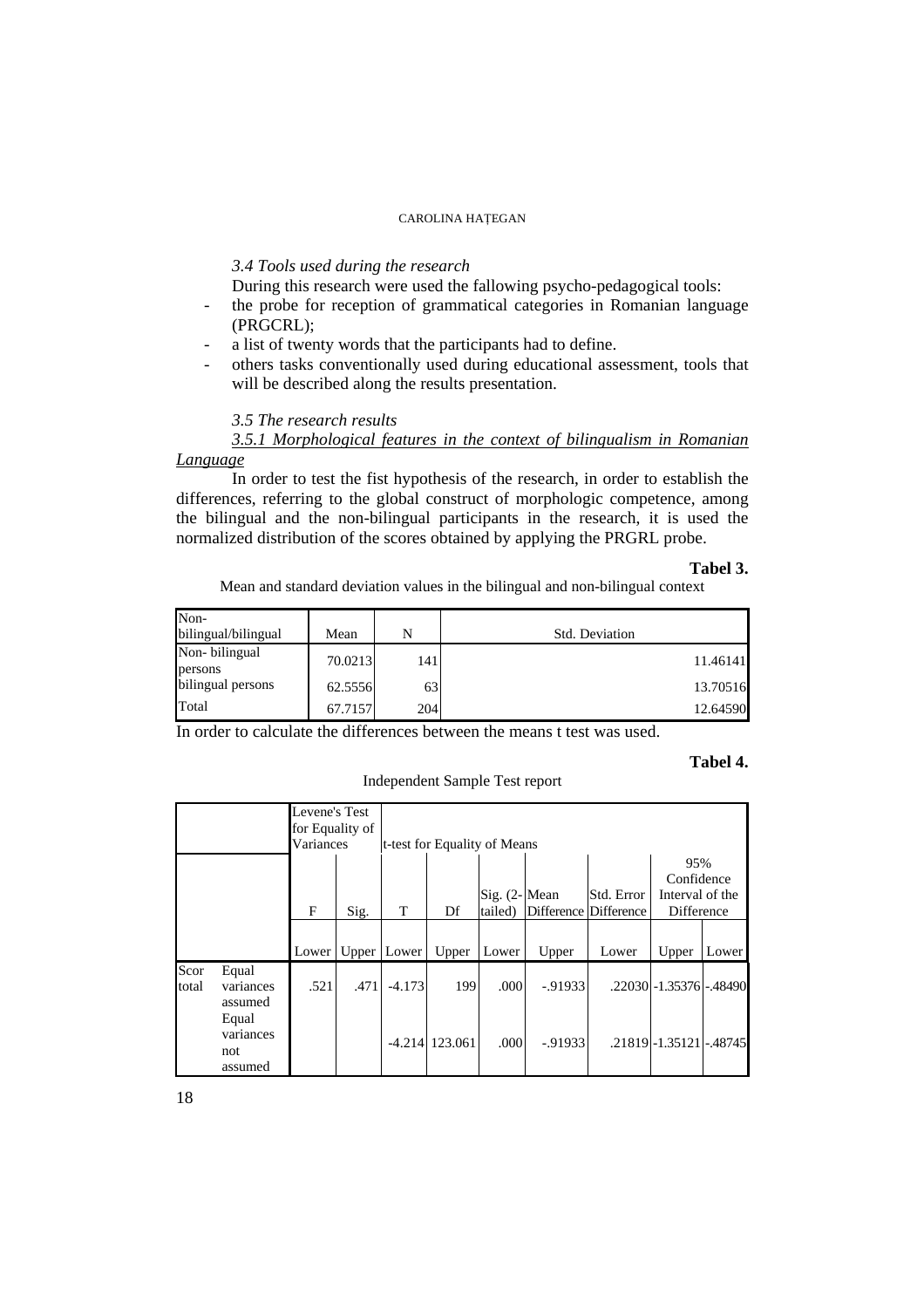The fact that the score in Levene` s Test (Levene's Test for Equality of Variances) is not significant from a statistical point of view proves that the two samples are homogenous, thus "Equal variances assumed" value of the t test is to be analyzed. According to this value the mean differences are highly significant from a statistical point of view,  $p<01$  (t=-4.173, Sig. 2 tailed=.000). This proves the fact that bilingual participants in the research score inferiorly comparing with non-bilingual participants, referring to receptive morphological abilities. The bilingual participants in the research have a lower mean of the scores, and the differences were calculated between their results and the results of the nonbilingual participants, thus the t value is a negative one.

 The t test results indicate significant differences from a statistical point of view between the bilingual and non-bilingual participants in the research, regarding the way morphologic competence was structured.

This aspect demonstrates that the fist research hypothesis is confirmed, this facilitating the inclusion of the bilingual participants in the category of subtractive bilingual persons. Subtractive bilingualism seems to be a delaying element in linguistic development, in our case at morphological Romanian language level.

The correct answers frequencies and the frequencies difference for the two categories of participants in the research; bilingual and non-bilingual participants were calculated at the level of every block of variables included in the probe for reception of morphologic categories in Romanian language, psycho-pedagogical tool used during the assessment. In this way there can be underlined the different acquisition features of the morphological abilities that are component parts of morphologic competence in Romanian language.

Our research starts from the assumption that identifying significant differences between the means of the two experimental groups scores, at the level of the global construct of morphologic competence; it will also be put in evidence significant differences in the component blocks of variables. In order to test this assumption chi square test was used for calculating the frequencies and the frequency differences.

Significant results were obtained at the level of the following blocks of variables: *article, gender, number, diathesis, time, mode, pronoun, comparison degrees of the adjective, compound prepositions, derivative morphemes, suprasegmental morphemes, animate/inanimate category.* This indicates that bilingualism prevents the acquisition of certain morphologic abilities. These abilities, however, represent fundamental elements of the morphologic competence in the Romanian language, according to the value of the t test.

This result indicated the fact that certain morphologic aspects are of a greater importance for influencing morphologic competence development in Romanian language, but also the fact that bilingualism variable can be understood as a hidden variable for these measurements. *Thus, a new research perspective depicts in order to control bilingualism variable, a paired sample based research.*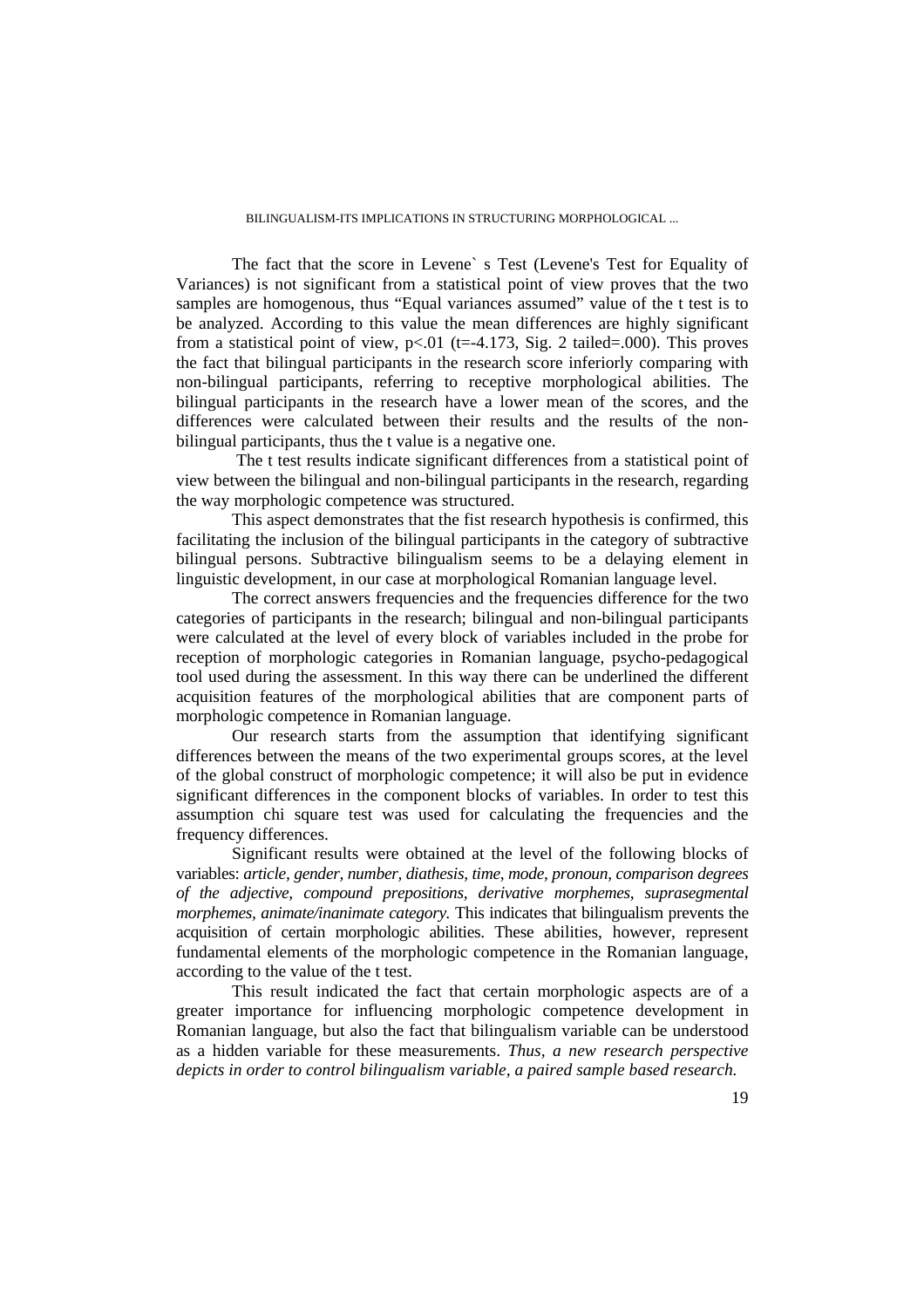## *3.5.2 Lexical features in the context of bilingualism in Romanian Language*

In order to test the second hypothesis formulated by this study*: learning to languages in the same time can negatively interfere with developing lexical competence in Romanian language,* were compared the results obtained by the two categories of participants: children who display bilingualism and children who do not display bilingualism, in the probe which required the defining of twenty words.

## **Table 5.**

|                               | N         |                  | Minimum   Maximum | Mean    | Std.<br>Deviation                 |         | Skewness      | Kurtosis  |               |
|-------------------------------|-----------|------------------|-------------------|---------|-----------------------------------|---------|---------------|-----------|---------------|
|                               | Statistic | <b>Statistic</b> | <b>Statistic</b>  |         | Statistic   Statistic   Statistic |         | Std.<br>Error | Statistic | Std.<br>Error |
| Number of<br>defined<br>words | 204       | .00              | 20.00             | 12.5245 | 4.63701                           | $-.584$ | .170          | $-.306$   | .339          |
| Valid N<br>(listwise)         | 204       |                  |                   |         |                                   |         |               |           |               |

Distribution of the variable ... number of defined words" for the entire lot of participants

It can be noted, from the above table, that the distribution of the variable "number of defined words" is normal (according to the skewness and kurtosis indicators), which allows the realization of the intended comparison.

## **Table 6.**

Descriptive indicators of bilingual or non bilingual participants as per the number of defined words variable

|                                          | Non bilingual/bilingual |     | Mean    | Std. Deviation | Std. Error<br>Mean |
|------------------------------------------|-------------------------|-----|---------|----------------|--------------------|
| Number of defined Non-bilingual<br>words |                         | 141 | 13.6809 | 4.20598        | .35421             |
|                                          | <b>Bilingual</b>        | 63  | 9.9365  | 4.53969        | .57195             |

The data in table 5 indicate a much smaller value of the average of correctly defined numbers, compared to the average values of non bilingual participants. In order to check whether the differences obtained are statistically validated, the t test was applied on independent samples. The test results can be found in table 6.

**Group Statistics**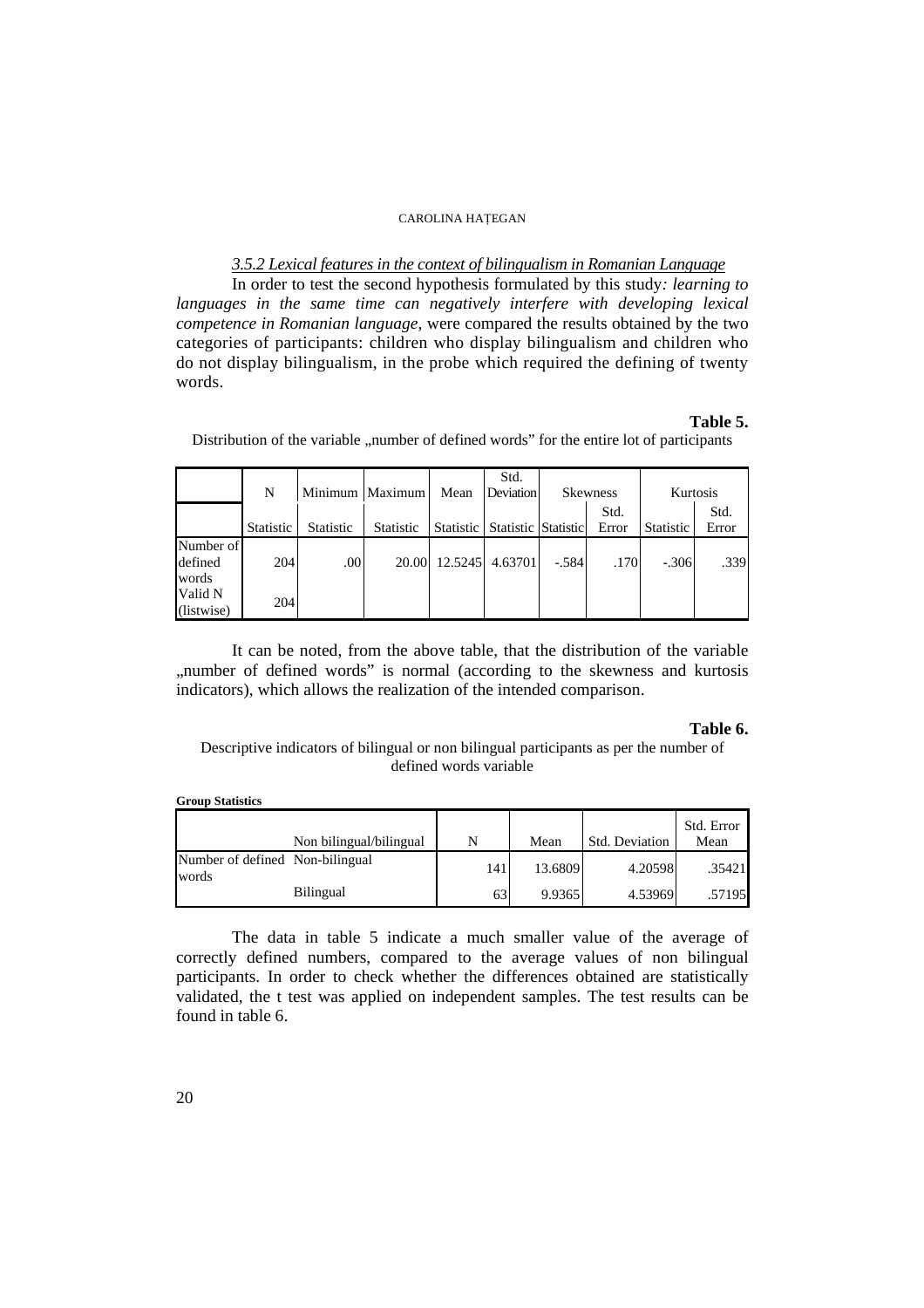#### **Table 7.**

|                               |                                      |      | Levene's Test<br>for Equality<br>of Variances |                       | t-test for Equality of Means |                       |         |                                     |                                                 |       |
|-------------------------------|--------------------------------------|------|-----------------------------------------------|-----------------------|------------------------------|-----------------------|---------|-------------------------------------|-------------------------------------------------|-------|
|                               |                                      | F    | Sig.                                          | T                     | df                           | $Sig. (2-$<br>tailed) | Mean    | Std. Error<br>Difference Difference | 95% Confidence<br>Interval of the<br>Difference |       |
|                               |                                      |      |                                               | Lower   Upper   Lower | Upper                        | Lower                 | Upper   | Lower                               | Upper                                           | Lower |
| Number<br>of defined<br>words | Equal<br>variances<br>assumed        | .891 | .346                                          | 5.731                 | 202                          | .000                  | 3.74434 |                                     | .65332 2.45613 5.03255                          |       |
|                               | Equal<br>variances<br>not<br>assumed |      |                                               |                       | 5.566 111.420                | .000                  | 3.74434 |                                     | .67275   2.41131   5.07738                      |       |

The report resulted from the application of "Independent Samples test" in the context of bilingualism and its absence according to the defined words variable

Considering that the results obtained upon applying the Levene`s test indicate that this is statistically insignificant (F=.891), it can be noticed that the distributions are homogenous. In the light of this result the first value of the t test "Equal variances assumed" is considered. Thus it can be noticed that the t test is statistically significant ( $t=5.731$ ,  $p<.01$ ). According to this value, it can be concluded that the differences between the two lots are significant, which means that the bilingual participants define fewer words than the non-bilingual participants

This result confirms the stated hypothesis, emphasizing the negative impact of bilingualism on the structuring of the lexical level of the language. These results are compliant with those that can be found in the specialized literature (Pearson; Fernandez; Oller, 1993).

## *3.5.3 Implementing programs for developing morphological and lexical abilities*

The development of morphology based intervention programs results in an improvement of acquisition at the morphologic and semantic level of the language. Thus, the research also focuses on the analysis and the interpretation of the intervention programs results. The elaborated programs were implemented on bilingual children, their functional feature being emphasized with the help of two case studies.

The table below contains the concentrated results of the two participants, E.D.P and T.S.S., in the pre-test and the retest stage, at the probe for morphologic categories reception in the Romanian language. It was eliminated the variable taken for the familiarization of the participants with the probe as this was given, for the pre-test stage in September 2008, and for the retest stage in May 2009.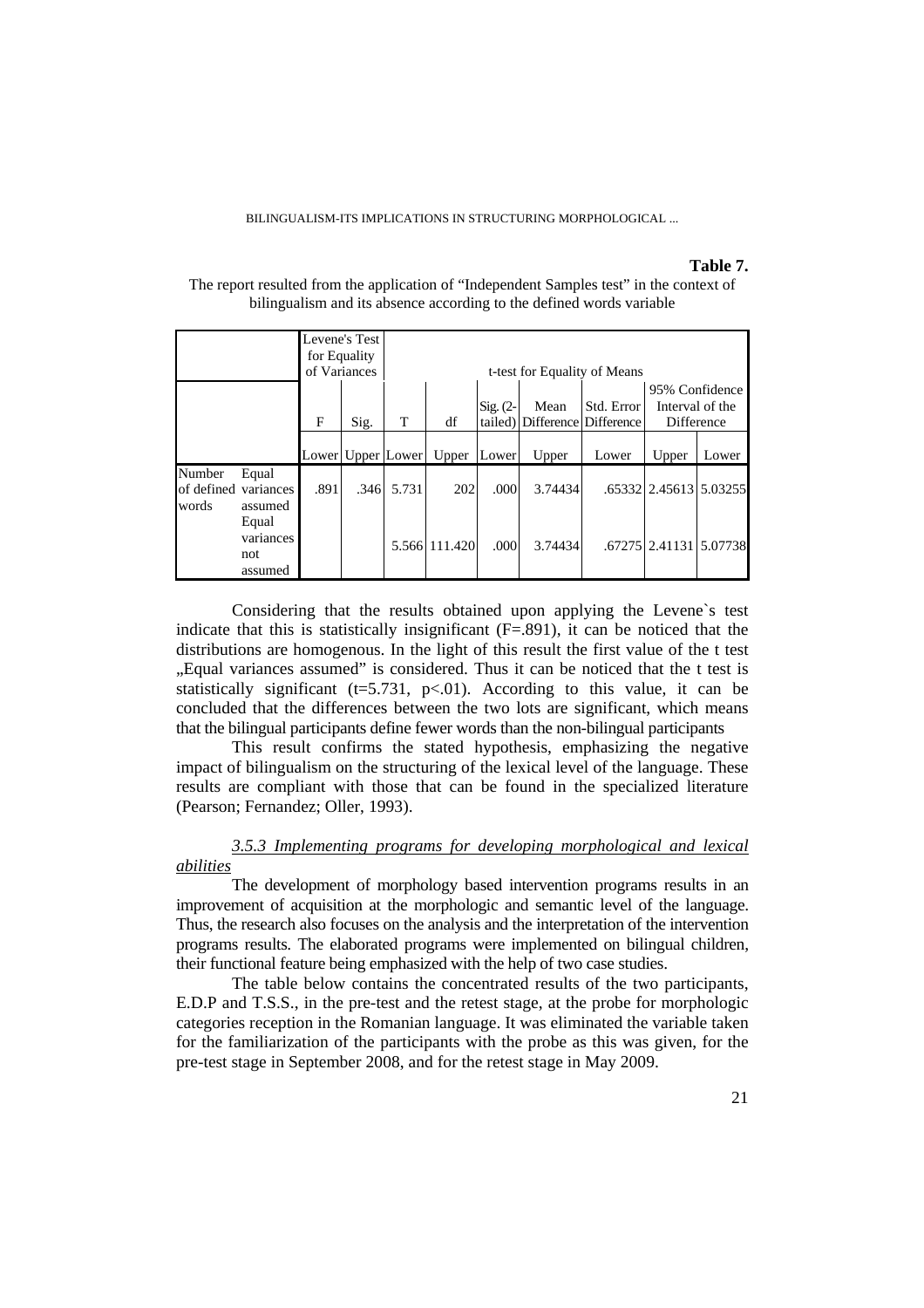# **Tabel 8.**

## Concentration of results in the pretest and posttest stage of the probe for morphologic categories reception

|                    | E.D.P.                                                                   |        | <i>T.S.S.</i> |        |  |
|--------------------|--------------------------------------------------------------------------|--------|---------------|--------|--|
|                    | No. of items with incorrect answers/No. of items with incorrect answers/ |        |               |        |  |
|                    | percentages                                                              |        | percentages   |        |  |
| Pretest            | 29                                                                       | 31.52% |               | 21,73% |  |
| Retest             |                                                                          | 13,04% | 10            | 10,86% |  |
| <b>Differences</b> |                                                                          | 18,48% |               | 10,86% |  |

As it can be noticed from the above table, progresses were made in both cases after the intervention, at the level of the structuring of the receptive morphologic abilities. This aspect underlies the importance of structuring of intervention programs of this type, even when language troubles due to bilingualism are identified.

Regarding the two children on whom the intervention programs were applied, progresses were recorded in terms of lexical abilities as well.

In the following table, the situation at the two participants' lexical level is illustrated from a numeric perspective, during the two stages (pretest and retest) of the research, in order to bring forth the quantitative differences.

## **Table 9.**

# The number of correctly/ incorrectly defined words by the two participants, in the pretest and retest stage

|             | $E.D.P. -$    | E.D.P.                          | $T.S.S.$ - | T.S.S.                                                               |  |
|-------------|---------------|---------------------------------|------------|----------------------------------------------------------------------|--|
|             | no.           |                                 |            | of correctly no. of incorrectly/no. of correctly no. of incorrectly/ |  |
|             | defined items | partially defined defined items |            | <i>partially defined</i>                                             |  |
|             |               | items                           |            | items                                                                |  |
| Pretest     |               |                                 |            |                                                                      |  |
| Retest      |               |                                 |            |                                                                      |  |
| differences |               |                                 |            |                                                                      |  |

## **Conclusions:**

Bilingualism in Romanian language influences, having into consideration the group of participants, included in this research, in a negative way morphological and lexical abilities. This aspect is important to be underlined (both at the assessment level and at the intervention one) as the social dynamics from our country forces teachers and speech language therapists to come across the bilingual phenomenon, in different combinations, in a greater degree nowadays.

**Acknowledgements:** This work was supported by CNCSIS-UEFISCSU, project number PN-II IDEI 2449/2008